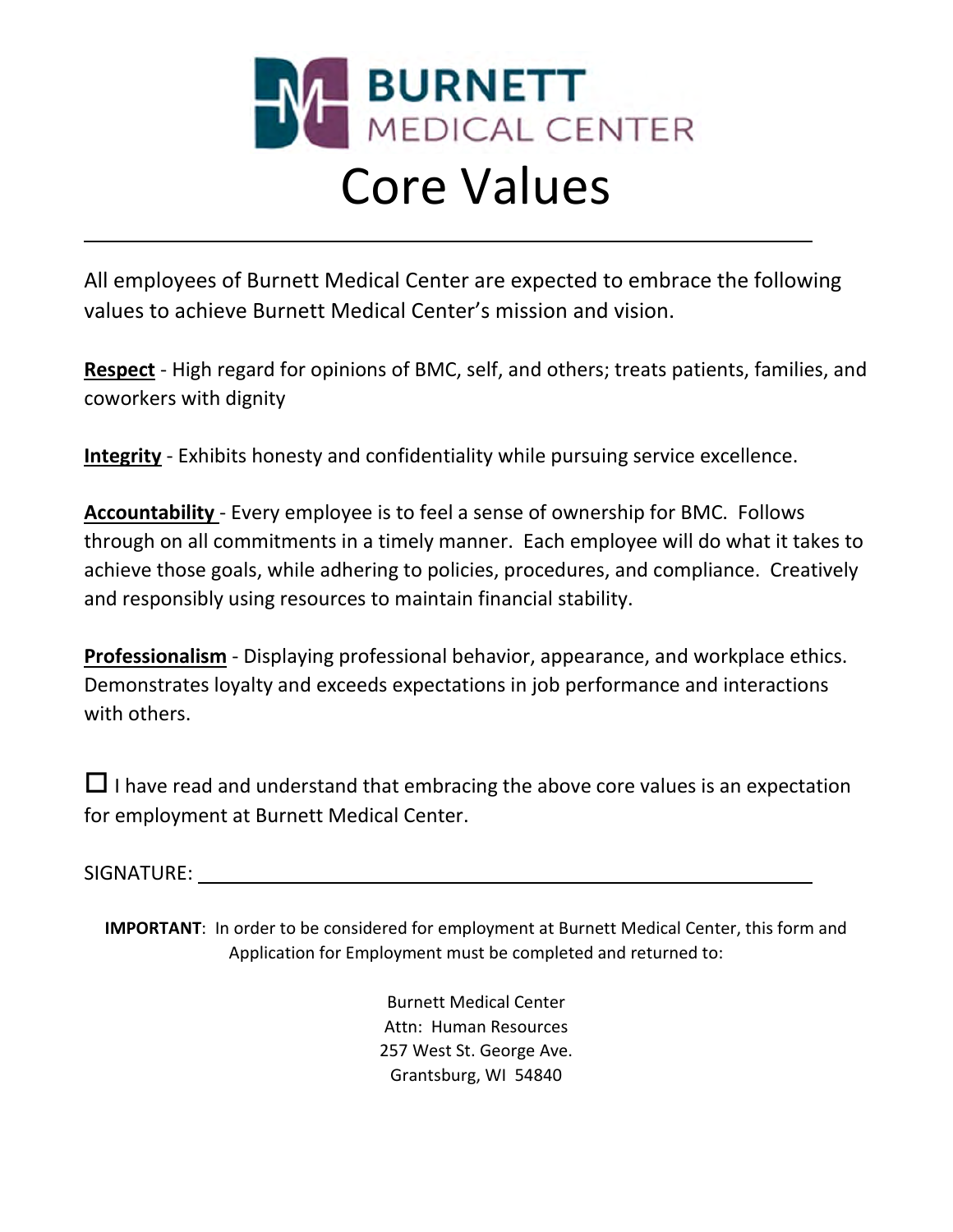

Human Resources 257 W St George Ave Grantsburg WI 54840 [www.burnettmedicalcenter.com](http://www.burnettmedicalcenter.com/) Email: [shinrichs@burnettmedicalcenter.com](mailto:shinrichs@burnettmedicalcenter.com)

## Secure Application for Employment

It is the policy of this facility to provide equal opportunity to persons regardless of race, religion, age, gender, disability, or any other classification in accordance with federal, state, and local statutes, regulations, and ordinances.

| Name (Last, First, MI)                                                                                                                                                                                                                                        |                                                                                                                                                                                                                              |      | Are you at<br>least 18 years<br>old? |                                                                                                                                 | Last 4 digits<br>of your SSN                                               | Phone Numbers (Home & Cell)                                                               |                                                                                       |  |
|---------------------------------------------------------------------------------------------------------------------------------------------------------------------------------------------------------------------------------------------------------------|------------------------------------------------------------------------------------------------------------------------------------------------------------------------------------------------------------------------------|------|--------------------------------------|---------------------------------------------------------------------------------------------------------------------------------|----------------------------------------------------------------------------|-------------------------------------------------------------------------------------------|---------------------------------------------------------------------------------------|--|
| Present Address, City, State, Zip Code                                                                                                                                                                                                                        |                                                                                                                                                                                                                              |      |                                      |                                                                                                                                 | Previous Address, City, State, Zip Code                                    |                                                                                           |                                                                                       |  |
| Current Open Position(s) for which you<br>are applying<br>1.<br>2.<br>3.                                                                                                                                                                                      |                                                                                                                                                                                                                              |      |                                      | Email<br>Position Type<br>$\Box$ Per Diem $\Box$ Pool<br>$\Box$ Full Time<br>$\square$ PRN<br>$\Box$ Part Time $\Box$ Temporary |                                                                            |                                                                                           | Shift<br>$\Box$ Day<br>□ Weekend<br>$\Box$ Evening<br>$\Box$ Rotation<br>$\Box$ Night |  |
| Salary<br>Requirement                                                                                                                                                                                                                                         | Do you have adequate means of transportation to<br>Are you<br>Are you<br>get to work on time each day and when called in<br>willing to<br>willing to<br>travel?<br>on short notice during normal working hours?<br>relocate? |      |                                      |                                                                                                                                 |                                                                            |                                                                                           |                                                                                       |  |
| If overtime work is required periodically,<br>does this pose a problem for you?                                                                                                                                                                               |                                                                                                                                                                                                                              | work | Date available for                   |                                                                                                                                 | Are You Legally Authorized to<br>Work in the U.S.?                         |                                                                                           |                                                                                       |  |
| Have you ever worked in this facility? If yes,<br>Are you related to another facility employee?<br>what facility?                                                                                                                                             |                                                                                                                                                                                                                              |      |                                      |                                                                                                                                 |                                                                            |                                                                                           |                                                                                       |  |
| Are you able to perform the essential, job related functions of the position<br>for which you are applying with or without reasonable accommodations?<br>Describe any accommodations necessary:                                                               |                                                                                                                                                                                                                              |      |                                      |                                                                                                                                 |                                                                            | How did you learn<br>about this position?<br>$\Box$ State<br>Employment<br>Commission     |                                                                                       |  |
| Have you been convicted of a crime and/or released from confinement<br>following a conviction for any criminal offense? Arrests or charges that<br>have been expunged need not be disclosed. If yes, give date, place, and<br>nature of each such conviction: |                                                                                                                                                                                                                              |      |                                      |                                                                                                                                 |                                                                            | $\Box$ Agency<br>$\Box$ Internet<br>□ Newspaper Ad<br>$\Box$ Job Listing<br>$\Box$ School |                                                                                       |  |
| Are you presently charged with any violation of the law? If yes, give date,<br>place, and nature of each such event:                                                                                                                                          |                                                                                                                                                                                                                              |      |                                      |                                                                                                                                 | □ Current Employee<br>$\Box$ Job Line<br>$\Box$ Indeed.com<br>$\Box$ Other |                                                                                           |                                                                                       |  |
| Are you currently excluded from participation in any federally funded<br>healthcare program - including Medicare and Medicaid - and are you aware<br>of any potential exclusion from a federally funded health program?                                       |                                                                                                                                                                                                                              |      |                                      |                                                                                                                                 |                                                                            |                                                                                           |                                                                                       |  |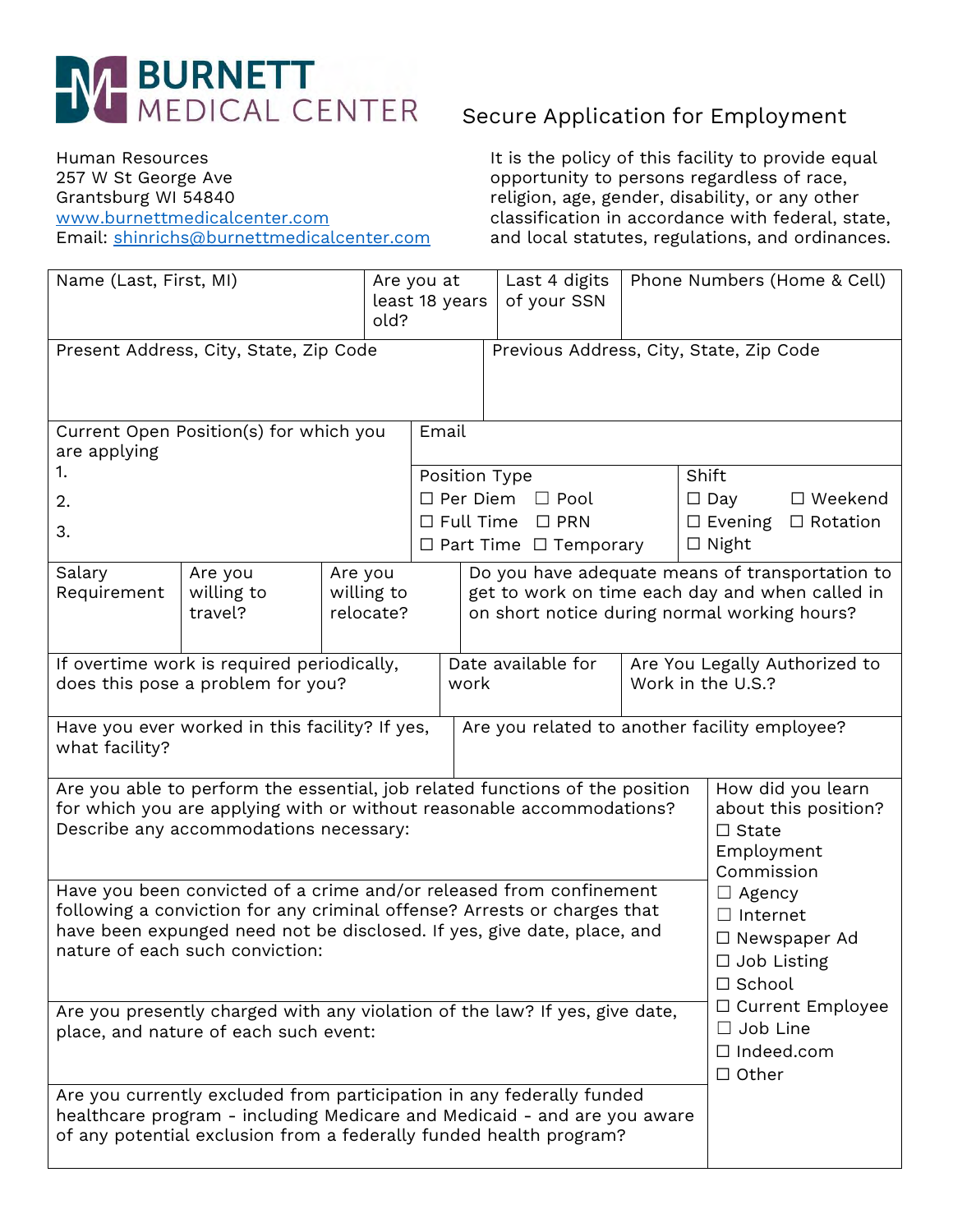# **SURNETT**<br>MEDICAL CENTER Secure Application for Employment

|                 | <b>Educational History</b>                                                                                                                                                                                                                                                                                        |                                                               |                                                                                  |                                                                                                                                                                                  |
|-----------------|-------------------------------------------------------------------------------------------------------------------------------------------------------------------------------------------------------------------------------------------------------------------------------------------------------------------|---------------------------------------------------------------|----------------------------------------------------------------------------------|----------------------------------------------------------------------------------------------------------------------------------------------------------------------------------|
| Type of School  | Name of School<br>City, State                                                                                                                                                                                                                                                                                     | Check last year attended<br>in school                         |                                                                                  | Degree/Certificate                                                                                                                                                               |
| High School/GED |                                                                                                                                                                                                                                                                                                                   | $\Box$ 9<br>Graduated?                                        | $\Box 10 \quad \Box 11 \quad \Box 12$                                            |                                                                                                                                                                                  |
| College         |                                                                                                                                                                                                                                                                                                                   | $\Box 1 \quad \Box 2 \quad \Box 3 \quad \Box 4$<br>Graduated? |                                                                                  |                                                                                                                                                                                  |
| College         |                                                                                                                                                                                                                                                                                                                   | $\Box$ 1<br>Graduated?                                        | $\begin{array}{ccccccccc}\n\square & 2 & \square & 3 & \square & 4\n\end{array}$ |                                                                                                                                                                                  |
| Graduate School |                                                                                                                                                                                                                                                                                                                   | $\Box$ 1<br>Graduated?                                        | $\begin{array}{cccc}\n\Box 2 & \Box 3 & \Box 4\n\end{array}$                     |                                                                                                                                                                                  |
| Other           |                                                                                                                                                                                                                                                                                                                   | $\Box 1 \quad \Box 2 \quad \Box 3 \quad \Box 4$<br>Graduated? |                                                                                  |                                                                                                                                                                                  |
| Other           | $\begin{array}{cccc}\n\Box 2 & \Box 3 & \Box 4\n\end{array}$<br>$\square$ 1<br>Graduated?                                                                                                                                                                                                                         |                                                               |                                                                                  |                                                                                                                                                                                  |
| Please explain. | List any professional licenses, registration, or certification<br>you possess. Include Type, State Issued, Expiration Date<br>and Number. Indicate if any licenses have been revoked,<br>suspended, or placed on probation. Also indicate if you<br>are ineligible to become licensed or certified in your field. |                                                               | applying.<br>$\Box$ Typing (WPM) $\_\_\_\_\_\_\_\_\_\_\_\$<br>$\Box$ PBX         | Clerical or other skills applicable to<br>the position for which you are<br>$\Box$ Proficient in what software:<br>$\Box$ Business machines and/or<br>equipment you can operate: |
|                 |                                                                                                                                                                                                                                                                                                                   |                                                               | $\Box$ Other                                                                     |                                                                                                                                                                                  |

|                  | Work History                      |  |                      |                                    |  |                                        |  |                                 |         |  |
|------------------|-----------------------------------|--|----------------------|------------------------------------|--|----------------------------------------|--|---------------------------------|---------|--|
|                  | <b>Start Date</b><br>(Month/Year) |  | End Date<br>(if any) | Company                            |  | Company Phone<br>Number                |  | Name of Immediate<br>Supervisor |         |  |
| Recent           | Salary                            |  | Company Address      |                                    |  | May we<br>contact<br>them?             |  | Name while employed             |         |  |
| Current/Most     | Job Title                         |  |                      |                                    |  | Position Type (Full, Part, PRN, other) |  |                                 | #Hrs/WK |  |
| Nature of Duties |                                   |  |                      | Reason for Leaving (if applicable) |  |                                        |  |                                 |         |  |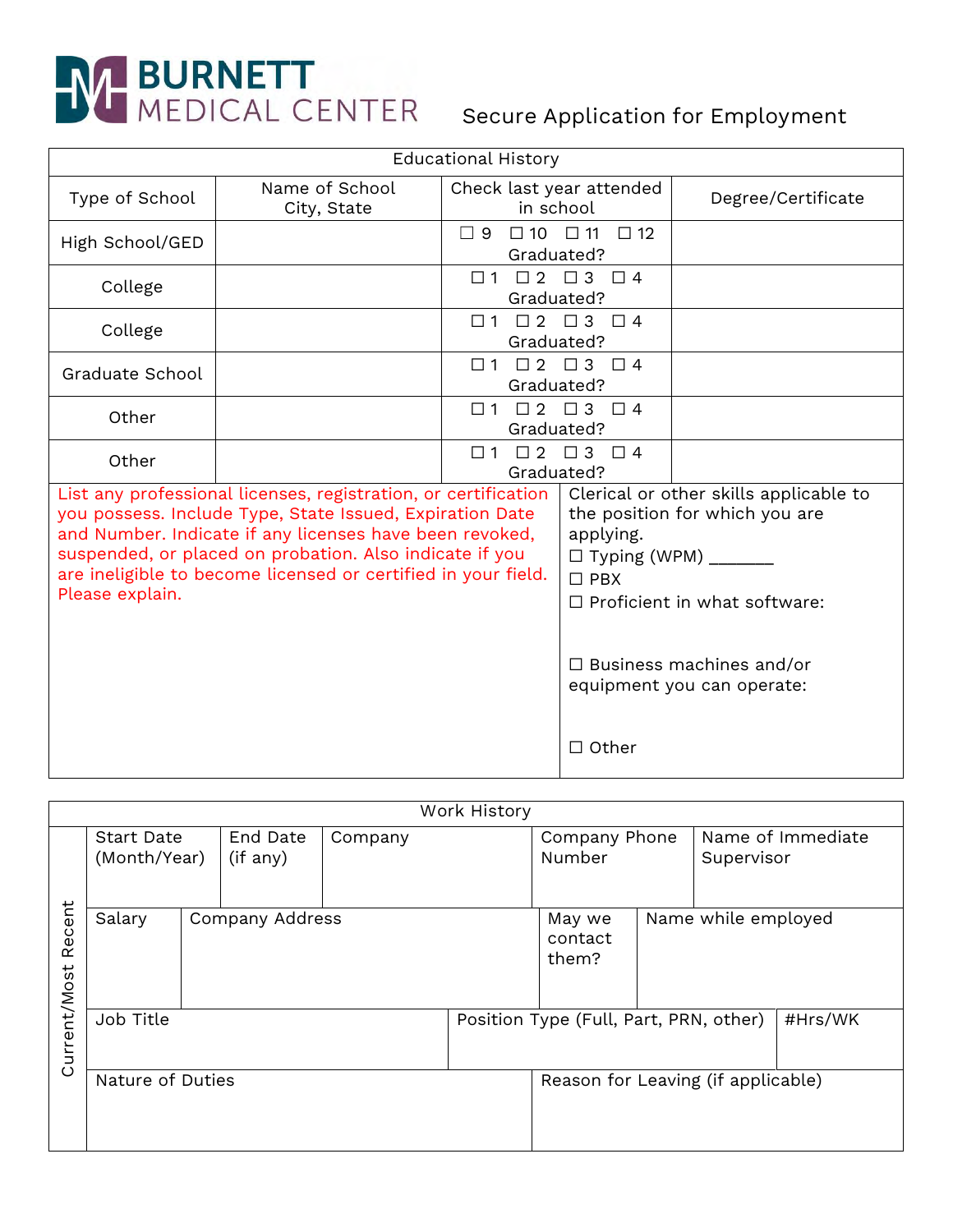

|                             | <b>Start Date</b>                 | End Date<br>Company<br>(Month/Year) |          |                                                   |                                                   | Name of Immediate<br>Company<br>Phone Number<br>Supervisor |  |                                 |  |
|-----------------------------|-----------------------------------|-------------------------------------|----------|---------------------------------------------------|---------------------------------------------------|------------------------------------------------------------|--|---------------------------------|--|
| 1 <sup>st</sup> Previous    | Salary                            | <b>Company Address</b>              |          |                                                   | May we<br>contact<br>them?                        | Name while employed                                        |  |                                 |  |
|                             | Job Title                         |                                     |          |                                                   |                                                   | Position Type (Full, Part, PRN, other)<br>#Hrs/WK          |  |                                 |  |
|                             | Nature of Duties                  |                                     |          |                                                   |                                                   | Reason for Leaving (if applicable)                         |  |                                 |  |
|                             | <b>Start Date</b><br>(Month/Year) |                                     | End Date | Company                                           |                                                   | Company<br>Phone Number                                    |  | Name of Immediate<br>Supervisor |  |
| 2 <sup>nd</sup> Previous    | Salary                            | <b>Company Address</b>              |          |                                                   | Name while employed<br>May we<br>contact<br>them? |                                                            |  |                                 |  |
|                             | Job Title                         |                                     |          |                                                   |                                                   | Position Type (Full, Part, PRN, other)<br>#Hrs/WK          |  |                                 |  |
|                             | Nature of Duties                  |                                     |          |                                                   |                                                   | Reason for Leaving (if applicable)                         |  |                                 |  |
|                             | <b>Start Date</b><br>(Month/Year) |                                     | End Date | Company                                           |                                                   | Company<br>Phone Number                                    |  | Name of Immediate<br>Supervisor |  |
| Previous<br>უ $\frac{1}{3}$ | Company Address<br>Salary         |                                     |          | Name while employed<br>May we<br>contact<br>them? |                                                   |                                                            |  |                                 |  |
|                             | Job Title                         |                                     |          |                                                   |                                                   | Position Type (Full, Part, PRN, other)<br>#Hrs/WK          |  |                                 |  |
|                             | Nature of Duties                  |                                     |          |                                                   | Reason for Leaving (if applicable)                |                                                            |  |                                 |  |